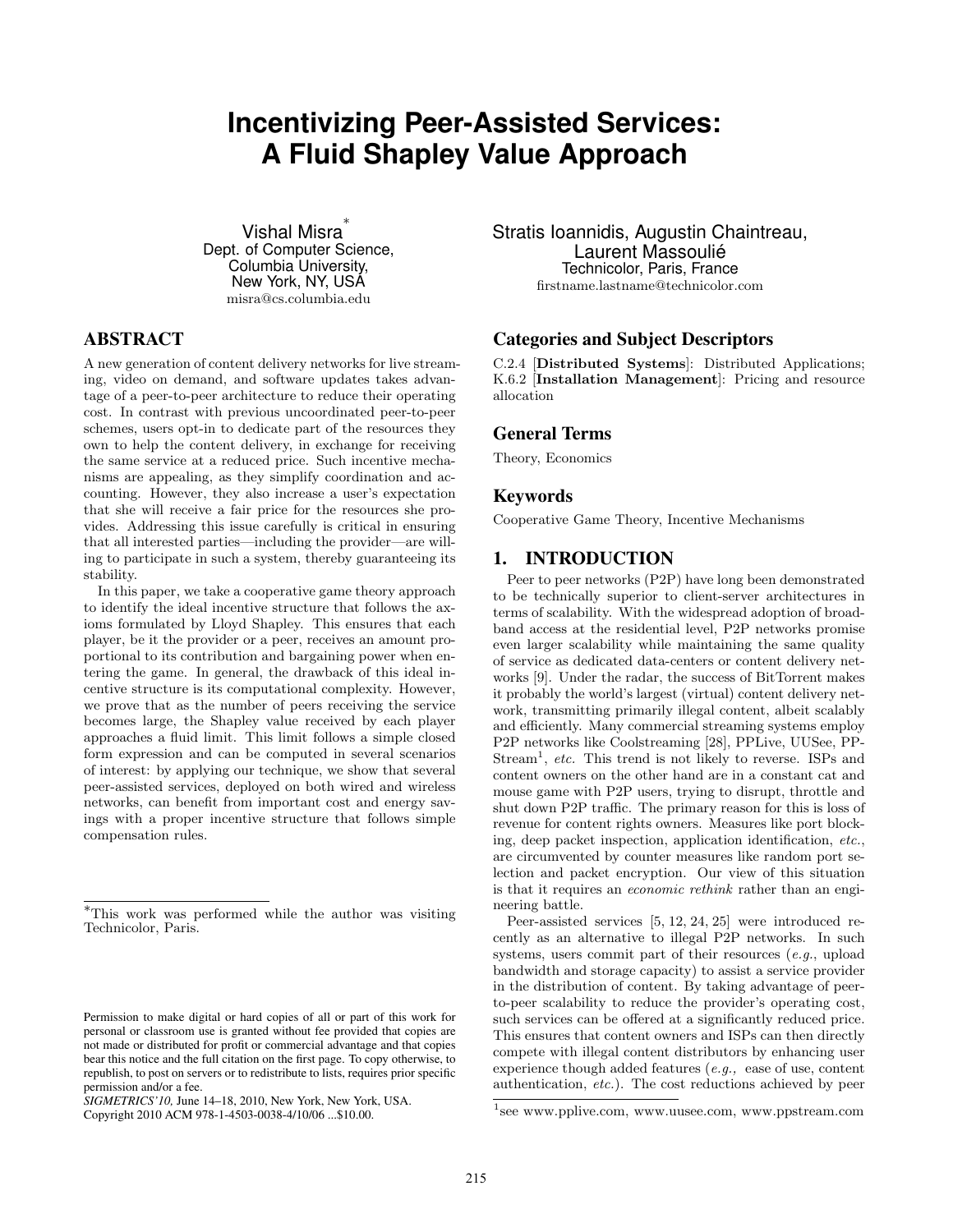assistance, which are reflected on the low price of the service, are significant. For example, a content provider may utilize the set-top boxes (STBs) installed in residential locations as a semi-permanent P2P infrastructure to serve content to users [12, 25]. Studies have shown that this architecture, by replacing monolithic data centers with distributed (nano) data-centers, can result in important savings (60-80%) for the provider in terms of energy costs [25].

However, they key challenge in the deployment of a peerassisted service is maintaining user participation, i.e., ensuring that users contribute the resources under their control. For example, users can easily throttle their upload bandwidth, disconnect their device whenever they do not actively use it, or simply neglect to maintain it in an operational status. As opposed to current illegal P2P networks, which are based at least partially on altruistic behavior [7], users of a peer-assisted service will require appropriate incentives to contribute their resources. Such incentives can be implemented by offering a reduced price only to users that actively contribute their resources. However, such price reductions should be carefully designed: the provider's respective decrease in revenue should be properly offset by the cost savings achieved by user participation. If not, deploying the peer-assisted service would become unprofitable for the provider. To that end, the goal of this paper is to develop an economic framework for Peer-Assisted services that creates the right incentives for both users as well as providers to participate.

Based on the concepts of cooperative games, we design an incentive scheme based on Shapley values that achieves the above goal. Our scheme has a wide range of applications, as it allows us to capture the cost reduction achieved by peer assistance at the service provider through a generic cost function. One of the key features of this incentive scheme is that it ensures participation by applying the principle of balanced contribution: both the service provider and users share any generated revenues according to the value that they add to the system through their participation.

Our contributions in the paper are the following:

- We show that, under a general condition, both peers and providers have an incentive to participate when the total revenue is shared according to the Shapley value (Section 4, Theorems 4.1 and 4.2).
- Computational complexity has long been the bane of incentive schemes based on Shapley values: in general, the complexity of computing a user's Shapley value may grow exponentially in the number of participants. We show that the axioms describing the Shapley value of each participant admit fluid a limit as the system gets larger. This allows us to obtain a simple closed form of the Shapley value for a large user population (Section 4, Theorem 4.3).
- The above results are obtained for a generic cost function; we illustrate how the Shapley value depends on this function's curvature. Moreover, we extend our results to incorporate the existence of several atomic players, which capture the special roles played, e.g., by the ISP and/or the content owner (Section 5).
- We apply our model to various scenarios, including file dissemination, live streaming and video on demand. Our analysis shows that a common principle, where

users receive half of their contribution (credited as "upload miles") to the system efficiency, guarantees user participation in all these cases. We explain the intuition behind this principle, how it extends to the case of a third-party content provider and/or network neutrality, and how it applies to global bandwidth and energy saving in both wired and wireless contexts. (Section 6).

Our results considerably depart from previously proposed incentive schemes, as we adopt a principled approach, building on well-known concepts from the field of economic theory. Though similar revenue sharing principles have been introduced before for IP-routing and cooperative settlement between ISPs [14], to the best of our knowledge, the effect of peer assistance on cost reductions has never been studied before. Moreover, by exploiting the asymptotic behavior of large populations, our paper demonstrates that Shapley values can be incorporated in such systems without suffering from computational complexity restrictions.

# 2. RELATED WORK

Peer-assisted services and specifically P2P content distribution have attracted a lot of attention recently. Compared to traditional client-server VoD systems [1], a P2P-based VoD solution is less costly and more scalable [9]. In the context of provider managed P2P VoD systems, there are few related papers. [12] proposed a P2P architecture for set-top boxes. [1] empirically evaluated the benefits of using the storage of set-top boxes in a P2P fashion. [24] designed an architecture for pushing content into boxes, and analyzed optimal placement strategies. Empirical evaluation of such an architecture for IPTV is provided in [5]. The NaDa project [25] is postulating enormous energy savings in a peer-assisted architecture for VoD delivery as compared to a traditional monolithic datacenter or CDN approach.

To the best of our knowledge, this is the first paper on designing economic incentive mechanisms for peer-assisted services. The Shapley value concept has been previously studied in the context of network economics in [13–16]. The concept of fluid or continuous Shapley values for non-atomic games was introduced in [2], and was proposed as a basis for instance for sharing telephone call costs at Cornell University in [3] or allocating costs for transportation problems [6].

# 3. BACKGROUND ON SHAPLEY VALUE

Here, we briefly introduce the concept of Shapley value and its use under our incentive structure context.

#### 3.1 Cooperative games

We consider a set of players denoted as  $\mathcal N$ . We denote by  $N = |\mathcal{N}|$  the number of players in this set. We call any nonempty subset  $S \subseteq \mathcal{N}$  a *coalition* of players. For each coalition S, we denote by  $V(S)$  the worth function, which measures the total revenue produced by the service when all players of this coalition S are active. Let  $P_i(\mathcal{S})$  denote the profit (monetary payment received minus operating cost) of player  $i$  in the coalition  $S$ , we then have:

$$
V(S) = \sum_{i \in S} P_i(S).
$$
 (1)

The contribution of each player to a coalition can be defined as follows.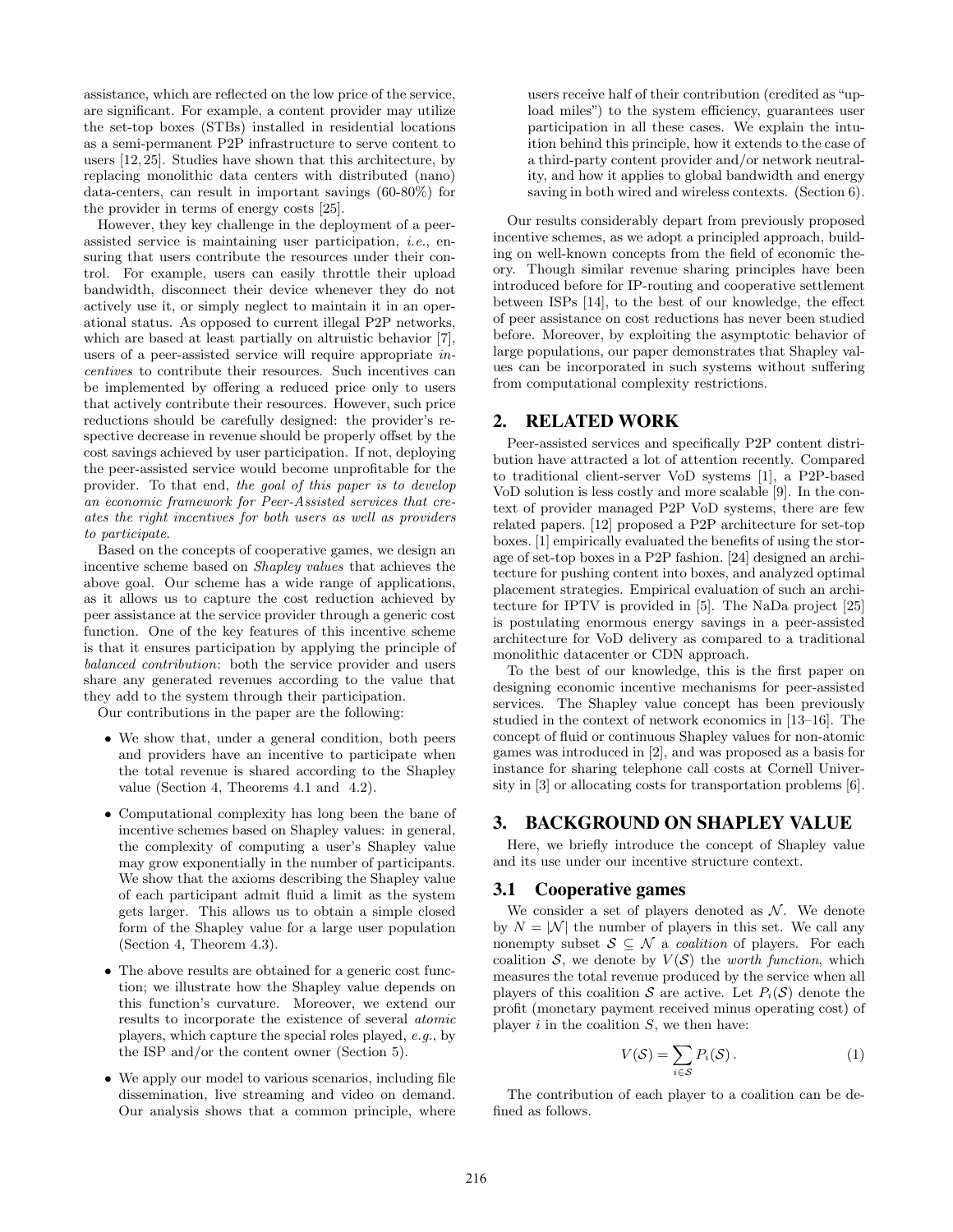DEFINITION 3.1. The marginal contribution of player  $i$  to a coalition  $S \subseteq \mathcal{N}\backslash\{i\}$  is defined as  $\Delta_i(V, \mathcal{S}) = V(\mathcal{S} \cup \{i\})$  –  $V(S)$ .

Note that the contribution of a player only depends on the worth function  $V$ . We introduce two more definitions.

DEFINITION 3.2. A worth function is superadditive if

$$
V(S \cup T) \ge V(S) + V(T), \text{for all } S, T \subseteq \mathcal{N} \text{ s.t. } S \cap T = \emptyset.
$$

I.e., the worth of any two disjoint coalitions is no greater than the worth of their union. In some sense, this indicates that such coalitions are "better off" forming a larger coalition.

DEFINITION 3.3. A worth function is supermodular if

$$
V(\mathcal{S}\cup\{i\})-V(\mathcal{S})\leq V(\mathcal{T}\cup\{i\})-V(\mathcal{T}),\forall\ \mathcal{S}\subseteq\mathcal{T}\subseteq\mathcal{N}\backslash\{i\},\forall\ i\in\mathcal{N}.
$$

A supermodular function exhibits the property of increasing returns: a player entering a larger coalition brings "more value" than a player entering a smaller coalition. Note that supermodularity implies superadditivity (though the converse is not true).

## 3.2 Shapley value: axioms and definition

The Shapley value, originally proposed by Lloyd Shapley [22], serves as an appropriate mechanism for players to share revenues inside a given coalition. In particular, given a cooperative game with worth function  $V$  and a coalition  $S$ , the Shapley value determines how the total worth of the coalition, captured by  $V(S)$ , should be shared among the players in S.

More specifically, for each player  $i$  and coalition  $S$ , the Shapley value of player  $i$  is denoted by

$$
\varphi_{i}\left(\mathcal{S},V\right)
$$

and is uniquely defined by the following three axioms

**Axiom 1** (EFFICIENT). 
$$
\sum_{i \in S} \varphi_i(\mathcal{S}, V) = V(\mathcal{S}).
$$
  
**Axiom 2** (SYMMETRY). If for all  $\mathcal{S}' \subseteq \mathcal{S} \setminus \{i, j\},$   

$$
V(\mathcal{S}' \cup \{i\}) = V(\mathcal{S}' \cup \{j\})
$$

then  $\varphi_i(\mathcal{S}, V) = \varphi_i(\mathcal{S}, V)$ .

Axiom 3 (FAIRNESS/BALANCED CONTRIBUTION). For any  $i, j \in S$ , j's contribution to i equals i's contribution to j, or, in other words

$$
\varphi_i(\mathcal{S}, V) - \varphi_i(\mathcal{S}\setminus\{j\}, V) = \varphi_j(\mathcal{S}, V) - \varphi_j(\mathcal{S}\setminus\{i\}, V).
$$

The efficiency axiom states that the total revenue assigned to each player equals the actual profit created by their coalition. In other words, the mechanism does not contribute or receive extra profit. The symmetry axiom requires that if two players contribute the same to every subset of other players, they should receive the same amount of revenue. Finally, the balanced contribution axiom addresses the fairness between any pair of players. It may be illustrated on a twoplayer system where  $\mathcal{N} = \{ 1, 2 \}$ . By efficiency we have that, for a coalition of a single player,  $\varphi_i({i}, V) = V({i}).$ The fairness axiom states that the gain (or loss) of revenue from cooperation, as seen by player 1 and 2, should be the same  $\varphi_1(\mathcal{N}, V) - V({1}) = \varphi_2(\mathcal{N}, V) - V({2}).$  In that case it means that the global gain of cooperation, defined as  $V(N) - V({1}) - V({2})$ , is split evenly among players. The balanced contribution axiom preserves and generalizes this egalitarian property [17].

Based on the axioms above, one can show that the Shapley *value*  $\varphi$  can be computed as follows [22].

$$
\forall i \in S, \varphi_i(S, v) = \frac{1}{|S|!} \sum_{\pi \in \Pi} \Delta_i(v, S(\pi, i)) \tag{2}
$$

where  $\Pi$  is the set of all  $|S|$ ! orderings of S and  $S(\pi, i)$  is the set of players preceding i in the ordering  $\pi$ . The Shapley value of player i can thus be interpreted as the expected marginal contribution  $\Delta_i(V, \mathcal{S}')$ , where  $\mathcal{S}'$  is the set of players in  $S$  preceding  $i$  in a uniformly distributed random ordering of  $S$ .

The Shapley value was originally derived axiomatically by Shapley using the axioms of efficiency, symmetry, dummy and additivity. In 1977 Myerson [21] replaced the axioms of dummy and additivity by the above axiom of balanced contribution (also known as fairness) and showed that together with efficiency and symmetry it was enough to uniquely determine the Shapley value, the other two axioms following as properties.

# 3.3 Pros and cons of the Shapley value

The Shapley value exhibits the following property:

LEMMA 1. If  $V$  is superadditive, then the Shapley value is individually rational, i.e., for all  $S \subset \mathcal{N}$ ,

$$
\phi_i(\mathcal{S}, V) \ge V(\{i\}) \ \forall \ i \in \mathcal{S}.
$$

Intuitively, individual rationality implies that no user has an incentive to abandon a coalition: the return it accrues through the Shapley value exceeds the individual profit that it would gain by abandoning S. In this sense, individual rationality guarantees the stability of a coalition.

A stronger statement holds if the worth function is supermodular.

LEMMA 2. If  $V$  is supermodular, then, the Shapley value lies in the core of  $V$ , i.e.,

$$
\sum_{i \in S} \phi_i(\mathcal{N}, V) \ge V(\mathcal{S}), \forall \ \mathcal{S} \subseteq \mathcal{N}.
$$
 (3)

In other words, if  $V$  is supermodular, no given subset of players has an incentive to leave the "grand coalition"  $\mathcal N$ and form a smaller coalition. This implies that the "most stable" coalition is, in fact, the grand coalition.

In general, the core of a game consists of any payoff scheme that satisfies (3) and the efficiency axiom. An interesting fact is that the Shapley value in fact lies in the *middle* (center of gravity, to be precise [23]) of the core for a supermodular (also known as convex) game. This points to another property of the Shapley value, namely that it is robust if the game is convex. Deviations from the Shapley value of any solution, due to imperfect measurements or computations are still likely to remain in the core, whereas other solutions might be marginally stable, and can easily deviate into unstable versions.

Recently, there has been a lot of interest in the application of Shapley values to issues related to Internet Economics. In [14] the authors applied the Shapley value concept to the settlement issue between Content, Eyeball and Transit ISPs.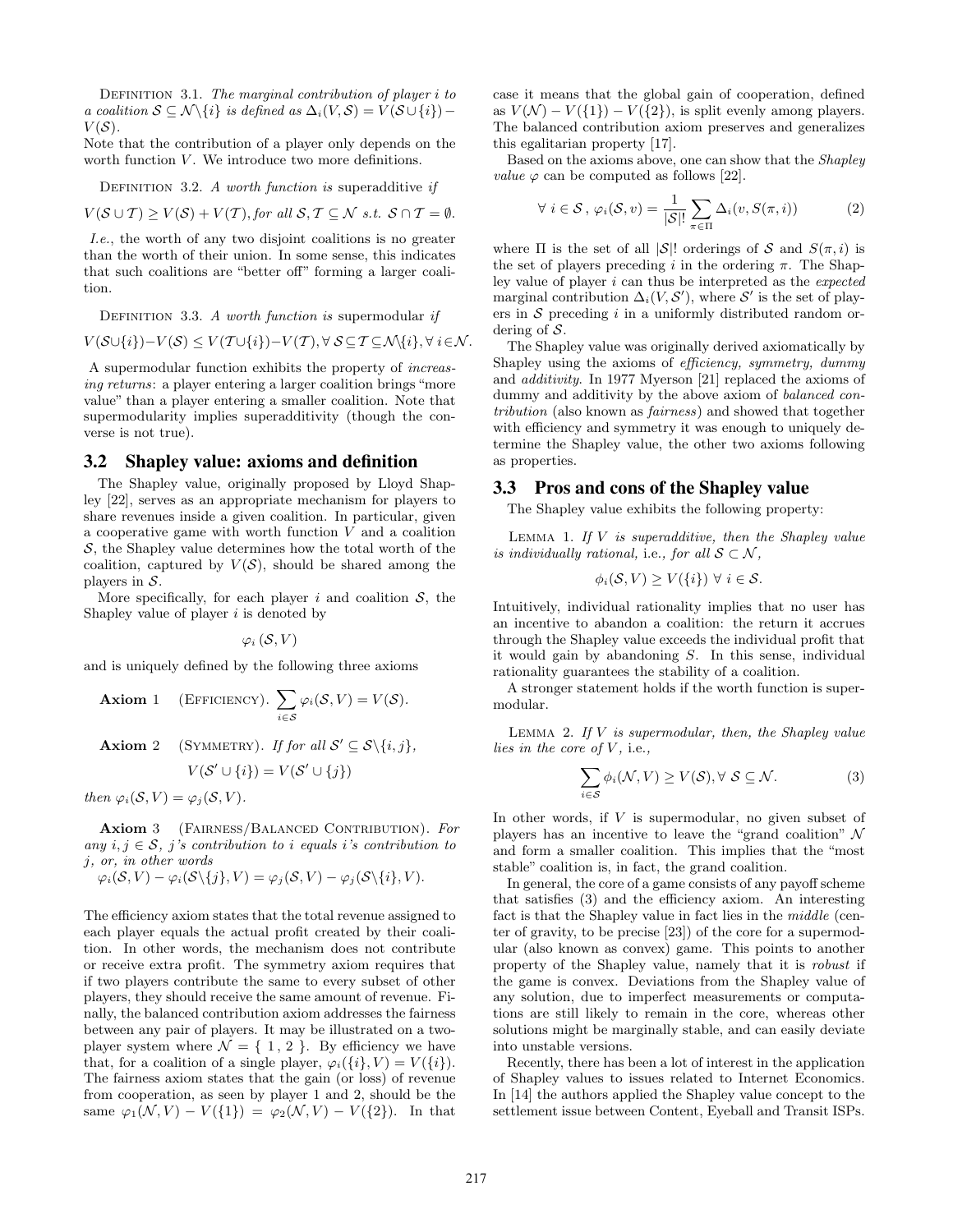One of the interesting insights from the analysis was that the current settlement structure of the Internet (customer provider and zero-dollar peering) is potentially unstable, and new settlements (reverse customer provider and paid peering) are needed for stable coalitions. This is a result of the evolution of the Internet from a symmetric entity in terms of traffic to one where there are well defined content providers (Google/Yahoo/EBay/Microsoft etc.) and consumers (end customers), and the authors demonstrated the current settlement structure is far away from the Shapley values, and hence potentially outside the core.

However, the calculation of the Shapley value through (2) involves an exponential time complexity. This has restricted its use mostly as a reference for theoretical interest, and limited its appeal as an implementable revenue distribution mechanism. In this paper we present a method based on fluid approximation for large player population, which drastically reduces the complexity of computing the Shapley value. We show that its computation only involves one or a small number of atomic players and the collective effect of peer-assistance for peers belonging to different classes. This makes it feasible to indeed use the Shapley value directly to incentivize peer-assistance.

# 4. INCENTIVE FOR PEER-ASSISTANCE

In this section, we first describe a model for peer-assistance as a cooperative game. This model, which focuses on provider cost reduction through peer-assistance, allows to obtain the Shapley value of any user in a simple closed form. As we show in the next sections, this model can be extended and used to understand several scenarios of practical interest.

#### 4.1 A peer-assisted service

Peer-assisted services may be seen as cooperative games.

#### *Players.*

We assume here that all the profits and costs in this system are incurred by a single player, called the provider, which we denoted by P. Other cases where profit and cost are shared among several players are discussed in Section 5.3. The game contains other players which are the users of the services. Without loss of generality we assume that users belong to m distinct classes, inside which all users are statistically identical. As an example, users may form a flat network and be distinguished only by different upload bandwidths. The set of all users is denoted by  $U$ , with cardinality N, so that the global set containing  $(N + 1)$  players is  $\mathcal{N} = \{P\} \cup \mathcal{U}.$ 

#### *Revenue, operational cost.*

Assuming the provider decides to enter the game, a service is received by all users of this network, for which they all pay a flat rate  $R$  to the provider. The flat rate  $R$  can be thought of either as a monthly subscription rate, or as a per content price, say for Video on Demand or a live streaming event. However, the provider incurs an operating cost  $C^N$ , which depends on the number of users  $N$  and depends on the set of users who decide to join the coalition, as described below.

#### *Coalition, worth function.*

As opposed to a regular service, this service allows peerassistance, which reduces the operational cost  $C^N$ . This

works as follows: all users of the service are offered the opportunity to opt-in for a "peer-assistance option", where their resources can be used by the system to serve other users. This has two consequences: for the provider, these additional resources reduce the value of  $C^N$  needed to serve these  $N$  users; for the user, a part of this reduction is reflected in a price reduction for the service it receives. Below, we describe how the value of this incentive is set.

Thus, a coalition may consist of the provider (if it decides to enter the game), as well as the set of users  $\mathcal{U}_a \subseteq \mathcal{U}$  who decide to "opt-in" for this option. Denote by  $(N_1, \dots, N_m)$ number of users in each class which sign on for this option, and define the vector containing the respective fractions of users opting in as

$$
\bar{X} = \left(\frac{N_1}{N}, \cdots, \frac{N_m}{N}\right).
$$

Then, we make the following assumption

ASSUMPTION 1. The operational cost of the provider  $C^N$  :  $\mathbb{R}^m$   $\rightarrow \mathbb{R}$  is a differentiable function of  $\bar{X}$ , i.e.,  $C^N =$  $C^N(\bar{X}).$ 

In other words, the operational cost does not depend on the actual set of users participating in the coalition; instead, it is a function of the fraction of participants from each class.

Under this assumption, if the provider enters a coalition  $S = {P} \cup \mathcal{U}_a$ , the *worth* of the coalition is:

$$
V(\lbrace P \rbrace \cup \mathcal{U}_a) = NR - C^N(\bar{X}). \tag{4}
$$

On the other hand, the worth of any coalition that does not include the provider is 0. This means that the provider is a veto player: if it has no incentive to stay in a coalition and departs, the coalition no longer has any value.

DEFINITION 4.1. We denote by  $\varphi_P^N(\bar X)$  (resp.  $\varphi_i^N(\bar X)$  the Shapley value of the provider (resp. of a user, in class  $i$ , that allows peer-assistance), for the coalition  $\{P\} \cup \mathcal{U}_a$ .

When no user allows peer-assistance the value of the coalition  $S = {P}$  is given by

$$
V({P}) = NR - CN(\overline{0}).
$$

In this case, this value is also the Shapley value (or profit) of the provider, since it is the only player in the coalition, and no other player receives any share of the profit.

When a subset of the users allow peer-assistance, the operational cost goes down to  $C^N(\bar{X})$ , which results in an additional profit for the provider. We propose a simple incentive scheme for the provider and the users to share the total worth of a coalition: all players in a coalition (including, potentially, the service provider) receive their associated Shapley value as revenue. For simple users, this is essentially a subsidy, given to them for the additional profit the bring to the service provider by assisting it. They receive this as an incentive to enter the coalition and assist the provider. Similarly, the Shapley value of the provider is the revenue it accrues, which also incentivizes it to remain in the coalition.

This can be implemented through a"discount price", where user *i* pays  $R - \varphi_i^N(\bar{X})$  (instead of R) to the provider to receive the same service. Note that if the Shapley value of a user exceeds the value of the flat rate  $R$ , this user may even be able to make a net profit; this may be the case if the resources it makes available drastically reduce the cost of the whole system.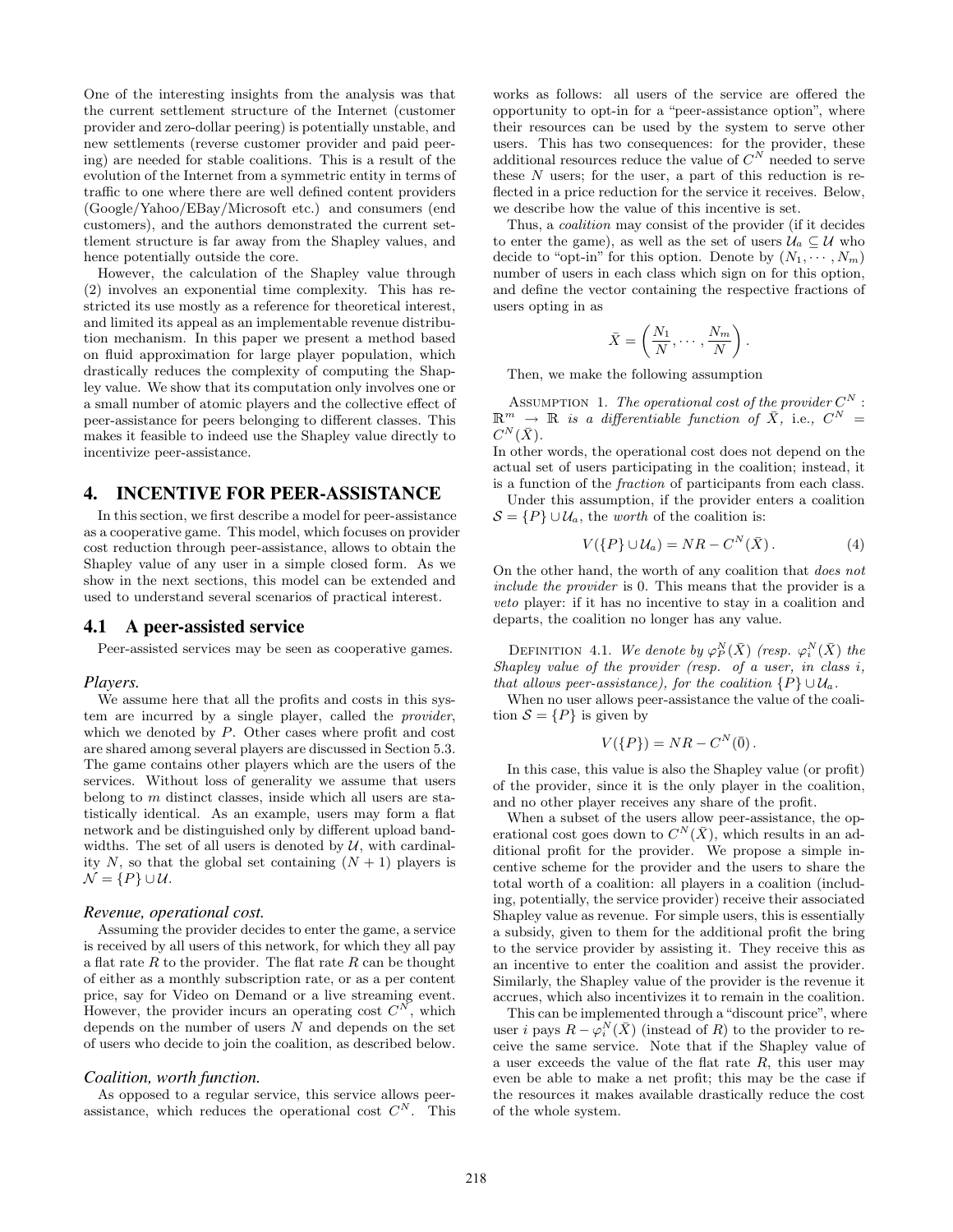The goal of this paper is to show that this incentive mechanism is the right one for both the provider and the users, and to determine precisely how the value of the incentive depends on operational costs.

# 4.2 Main results

#### *Individual rationality and grand coalition stability.*

We first prove formally that under a general assumption on the operational cost, namely that it decreases with peerassistance, our proposed incentive system based on Shapley values is individually rational. That is, for any coalition of the form  $S = {P} \cup \mathcal{U}_a$ , neither the users in  $\mathcal{U}_a$  nor the provider P have an incentive to leave the coalition.

THEOREM 4.1. If the cost function  $C^N(\cdot)$  is monotonically decreasing in all of its coordinates, then the incentive structure suggested is individually rational.

PROOF. It suffices by Lemma 1 to show that  $V$  is superadditive, i.e.,

$$
V(S \cup T) \ge V(S) + V(T)
$$
, for all  $S, T \subseteq N$  s.t.  $S \cap T = \emptyset$ .

This is trivially true if neither  $S$  nor  $T$  contain the provider, as then  $V(S) = V(T) = V(S \cup T) = 0$ . Otherwise, as  $S \cap T = \emptyset$ , at most one of them will contain the provider, say S. Then,  $V(T) = 0$  and  $V(S \cup T) \geq V(S)$  by the monotonicity of  $C^N$ , so superadditivity follows.

By placing an additional constraint on  $C^N$  we can show that the Shapley value is in the core, i.e., the "grand coalition" made up by the provider and all players is the "most stable" coalition.

THEOREM 4.2. Assume that the cost function  $C^N(\cdot)$  is monotonically decreasing, twice differentiable, and

$$
\frac{\partial^2 C^N}{\partial x_i \partial x_j} \le 0, \text{ for all classes } i, j. \tag{5}
$$

Then the incentive structure suggested lies in the core of the game.

PROOF. By Lemma 2, it suffices to show that  $V$  is supermodular, i.e.,

$$
V(\mathcal{S}\cup\{j\})-V(\mathcal{S})\leq V(\mathcal{T}\cup\{j\})-V(\mathcal{T}),\forall\,\mathcal{S}\subseteq\mathcal{T}\subseteq\mathcal{N}\{j\},\forall\,i\in\mathcal{N}.
$$

The above is trivially true by the monotonicity of  $C^N$  if j is the provider  $P$ . It is also trivially true, again by the monotonicity of  $C^N$ , if  $P \in \mathcal{T}$  but  $P \notin \mathcal{S}$ . We therefore focus in the case where  $P \in \mathcal{S}$ .

In this case, let  $S = \{P\} \cup \mathcal{U}_a$  and  $\mathcal{T} = \{P\} \cup \mathcal{U}'_a$ , where  $\mathcal{U}_a \subseteq \mathcal{U}'_a$ , and denote by  $\bar{X}$  and  $\bar{X}'$  the fraction vectors corresponding to  $\mathcal{U}_a$  and  $\mathcal{U}'_a$ , respectively. Then  $\bar{X} \leq \bar{X}'$ , coordinate-wise.

Assume now that j belongs to the *i*-th class. Let  $\bar{e}_i$  the vector with a 1 at the *i*-th column and 0 everywhere else. Then,

$$
V(S \cup \{j\}) - V(S) = -C^N(\bar{X} + \bar{e}_i \frac{1}{N}) + C^N(\bar{X})
$$

$$
= -\int_{x_i}^{x_i + \frac{1}{N}} \frac{\partial C^N(s, \bar{X}^{-i})}{\partial x_i} ds \quad (6)
$$

where  $\bar{X}^{-i}$  is  $\bar{X}$  excluding the *i*-th coordinate. Similarly,

$$
V(\mathcal{T} \cup \{j\}) - V(\mathcal{T}) = -C^N(\bar{X}' + \bar{e}_i \frac{1}{N}) + C^N(\bar{X}')
$$

$$
= -\int_{x'_i}^{x'_i + \frac{1}{N}} \frac{\partial C^N(s, \bar{X}'^{-i})}{\partial x_i} ds
$$

Observe that (5) implies that  $\frac{\partial C^N(\cdot)}{\partial x_i}$  is decreasing in all its coordinates. Since  $[s-(x'_i-x_i), \bar{X}^{-i}] \leq [s, \bar{X}'^{-i}]$  coordinatewise, we have that

$$
V(\mathcal{T} \cup \{j\}) - V(\mathcal{T}) \ge \int_{x'_i}^{x'_i + \frac{1}{N}} \frac{\partial C^N(s - (x'_i - x_i), \bar{X}^{-i})}{\partial x_i} ds
$$

$$
s' = s - x'_i + x_i \int_{x_i}^{x_i + \frac{1}{N}} \frac{\partial C^N(s', \bar{X}^{-i})}{\partial x_i} ds'
$$

and the theorem follows from (6).  $\square$ 

These two results establish that, assuming that the cost function  $C^N$  is monotone, using the Shapley value provides the right incentives for both the provider and all users to not leave a coalition. With the additional property (5) we can guarantee that the "grand coalition"  $\{P\} \cup \mathcal{U}$  is the most stable among all coalitions

In what follows, we prove that if the number of users playing the peer-assistance game becomes large, then the Shapley value approaches a fluid limit. Interestingly, this fluid limit involves two kind of players: the atomic player (i.e., the provider), and infinitesimal players. The impact of the decision of a single infinitesimal player is negligible; nonetheless, the collective effect of their behavior determines the Shapley value of each player.

#### *Limit axioms for a large population of users.*

We assume that average cost per user converges to a smooth function of  $\overline{X}$ , as N goes to infinity. In other words, we have

$$
\lim_{N \to \infty} \tilde{C}^N(\bar{X}) = C(\bar{X}) \text{ where } \tilde{C}^N(\bar{X}) = \frac{C^N(\bar{X})}{N}.
$$

 $C(\bar{X})$  can be thought of as the asymptotic operational cost per user served in a very large system where, for each class of users, the fraction of peer-assisting users is fixed. We also introduce the Shapley value of the Provider per user, defined as  $\tilde{\varphi}_P^N(\bar{X}) = \frac{1}{N} \varphi_P^N(\bar{X})$ . The efficiency axiom can then be rewritten as:

$$
N \cdot \tilde{\varphi}_P^N(\bar{X}) + \sum_{i=1}^m N \cdot X_i \varphi_i^N(\bar{X}) = N \cdot R - N \cdot \tilde{C}^N(\bar{X}).
$$

while the balanced contribution states, for any  $i, j$ 

$$
\begin{cases}\n\varphi_i^N(\bar{X}) - \varphi_i^N(\bar{X} - \frac{1}{N} \cdot e_j) = \varphi_j^N(\bar{X}) - \varphi_j^N(\bar{X} - \frac{1}{N} \cdot e_i), \\
\text{and } \varphi_i^N(\bar{X}) = N(\tilde{\varphi}_P^N(\bar{X}) - \tilde{\varphi}_P(\bar{X} - \frac{1}{N} \cdot e_i),\n\end{cases}
$$

where  $e_i$  denotes the vector with 1 at the *i*-th coodrinate and 0 everywhere else.

As the number of users becomes large, the Shapley values  $\varphi_i$  and  $\tilde{\varphi}_P$  converge to a smooth function of  $\bar{X}$  that should hence satisfy:

$$
\begin{cases}\n\tilde{\varphi}_P(\bar{X}) + \sum_{i=1}^m X_i \varphi_i(\bar{X}) = R - C(\bar{X}), \\
\forall i, j, \frac{\partial \varphi_i}{\partial x_j} = \frac{\partial \varphi_j}{\partial x_i}, \text{ and } \varphi_i(\bar{X}) = \frac{\partial \tilde{\varphi}_P}{\partial x_i}.\n\end{cases}
$$
\n(7)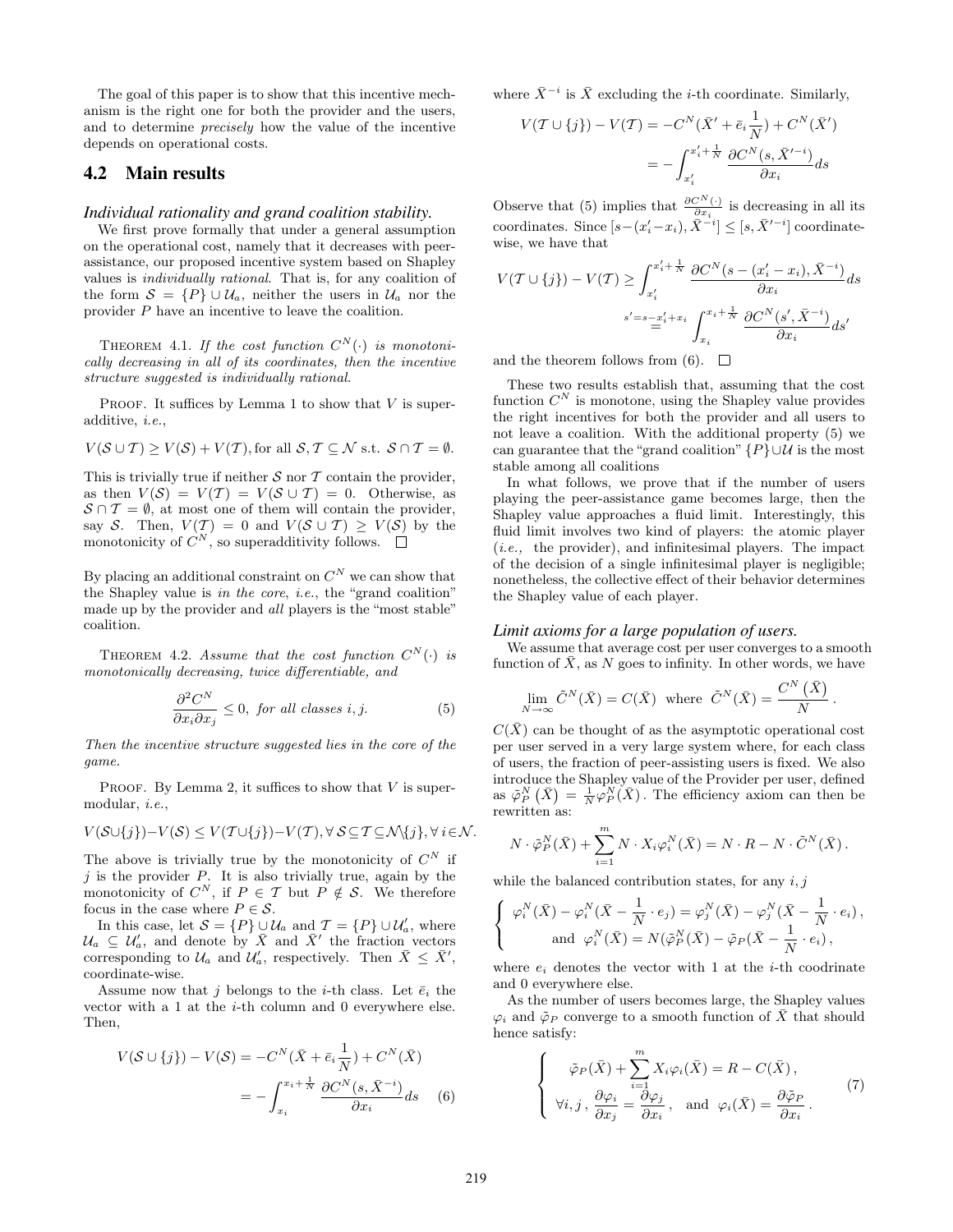### *Solution of the limit axioms.*

As we show below, the limit axioms lead to a simple expression of the Shapley value, which greatly simplifies its computation for a given case. We give the general expression for any cost function C. All examples presented later in this paper will use this formula, for a cost function motivated by a specific application.

THEOREM 4.3. As  $N$  tends to infinity, the provider's (per user) Shapley value and the Shapley values of users in all classes converge to the following unique solution of  $Eq. (7)$ :

$$
\begin{cases}\n\tilde{\varphi}_P(\bar{X}) = R - \int_0^1 C(s\bar{X}) ds \\
\forall i, \quad \varphi_i(\bar{X}) = -\int_0^1 s \frac{\partial C}{\partial x_i}(s\bar{X}) ds.\n\end{cases}
$$

PROOF. By the axiom of balanced contribution, we can replace  $\varphi_i(\bar{X})$  by  $\frac{\partial \tilde{\varphi}_P}{\partial x_i}$  in the first line of (7) which implies

$$
\forall \bar{X}, \quad \tilde{\varphi}_P(\bar{X}) + \sum_{i=1}^m X_i \frac{\partial \tilde{\varphi}_P}{\partial x_i}(\bar{X}) = R - C(\bar{X}). \tag{8}
$$

The key observation is then that the second term of the LHS is the derivative of a "diagonalized" version of the function  $\tilde{\varphi}_P$ . More precisely, for any given  $\bar{X}$  if we define  $\psi_P : s \mapsto$  $\tilde{\varphi}_P(s \cdot \bar{X})$ , this function of a real variable is differentiable and we have:  $\psi'_P(s) = \sum_{i=1}^m X_i \frac{\partial \tilde{\varphi}_P}{\partial x_i}(s \cdot X)$ . We can then obtain the value of  $\psi_P$  and  $\tilde{\varphi}_P$  by solving a simple ordinary differential equation of dimension 1.

The following lemma generalizes the above observation:

LEMMA 3. Let  $F, G : \mathbb{R}^m \to \mathbb{R}$ , and  $\alpha > 0$ 

$$
\forall \bar{X}, \alpha \cdot F(\bar{X}) + \sum_{i=1}^{m} X_i \cdot \frac{\partial F}{\partial x_i}(\bar{X}) = G(\bar{X}).
$$

is equivalent to  $\forall \bar{X}$ ,  $F(\bar{X}) = \int_0^1 s^{\alpha-1} G(s \cdot \bar{X}) ds$ .

Before proving this lemma, let us observe that it directly implies the Theorem, since we can apply the lemma with  $\alpha = 1$  to Eq.(8) and obtain the expression for  $\tilde{\varphi}_P$ , which is uniquely characterized. A simple derivation w.r.t.  $x_i$  then provides the expression for  $\varphi_i$ , which again is uniquely characterized. We can then immediately observe that the balanced contribution among nodes of different class is satisfied, so that this unique solution satisfy all limit axioms (7).

We now prove the lemma: The first condition may be rewritten

$$
\forall \bar{X}, \forall s, \alpha \cdot F(s \cdot \bar{X}) + s \cdot \sum_{i=1}^{m} X_i \cdot \frac{\partial F}{\partial x_i}(s \cdot \bar{X}) = G(s \cdot \bar{X}).
$$

Note the additional term in the second term of the LHS, due to the multiplication.

If we introduce, for a given  $\bar{X}$ , the function  $\psi_F : s \mapsto$  $F(s \cdot \bar{X})$  the equation above may be written as

$$
\forall s \, , \, \alpha \cdot \psi_F(s) + s \cdot \psi'_F(s) = G(s \cdot \bar{X}),
$$

or, equivalently, after multiplying by  $s^{\alpha-1}$  each side

$$
\forall s, \, \alpha s^{\alpha - 1} \cdot \psi_F(s) + s^\alpha \cdot \psi'_F(s) = s^{\alpha - 1} G(s \cdot \bar{X}),
$$

The LHS can be recognized as the derivative of the function  $s \mapsto s^{\alpha} \cdot \psi_F(s)$ . This function takes value 0 for  $s = 0$ . The following equality of the derivative is then equivalent to:

$$
\forall s, s^{\alpha} \psi_F(s) = \int_0^s u^{\alpha-1} G(u \cdot \bar{X}) du.
$$

$$
\forall X, \forall s, s^{\alpha} F(s \cdot \bar{X}) = \int_0^s u^{\alpha - 1} G(u \cdot \bar{X}) du.
$$

which is equivalent to the second condition of the theorem.  $\square$ 

#### Remarks

- Our fluid Shapley value results are of similar flavor to the Aumann-Shapley (A-S) prices [2]. The latter are derived for non-atomic games, whereas our problem has a distinguished "atomic" player, the provider. The A-S prices are a special case of our formula for the infinitesimal player in Theorem 4.3, when there is no distinguished atomic player. The only difference is that the term "s" multiplying the partial derivative inside the integral disappears.
- The A-S formula is also called the "diagonal" formula, and an intuitive interpretation of the Aumann-Shapley (A-S) value is the following: assume that the vector  $\bar{X}$  share in an homogeneous way, starting from 0 and ending at  $\overline{X}$ . Suppose also that along the above sharing process each time a "small" proportion (an "infinitesimal" one) of  $\bar{X}$  start sharing, the *i*-th class user produces a marginal cost benefit. Then the average cost benefit per unit of the *i*th class once  $\overline{X}$  are fully sharing will be its A-S value. Hence, the Aumann-Shapley value is computed by calculating the integral of marginal cost benefit for class i along the diagonal of the vector from 0 to  $\bar{X}$ . Our formula for the infinitesimal user can be interpreted in the context of the A-S formula in the following way: for every value of s along the diagonal  $[0, sX]$ , the probability that the atomic (veto) player is part of the coalition is simply s. In the absence of the veto player, the value of the coalition and hence the A-S value is 0, in the presence of the veto player the value is the A-S value. Thus, our formula for the infinitesimal user can be interpreted as the expected A-S value, conditioned on the presence/absence of the veto player.
- Note that we are also able to obtain a much simpler and compact derivation of our general formula as compared to the Aumann-Shapley [2] result or Hart [8] that looked at mixed atomic-continuous games. This is because we exploit the axiom of balanced contribution extensively to obtain partial derivatives of various Shapley values directly and obtain differential equations that can be easily solved. The axiom of balanced contribution was introduced a few years after [21] the results of Aumann-Shapley and Hart were derived.

# 5. SPECIAL CASES & EXTENSIONS

We now consider some special cases and extensions of the model described above. We start with a study of the qualitative property of the Shapley value in the case of a single class of users. We then consider two possible features that can be incorporated in our analysis: a cost incurred by users for peer-assistance, and a case with multiple atomic players.

## 5.1 The single-class case

For the case of a single class of users, the Shapley value for users  $\phi_i(X)$  reduces to  $\phi(X)$  given by

$$
\phi(X) = -\int_0^1 s \frac{dC}{dx} (sX) ds
$$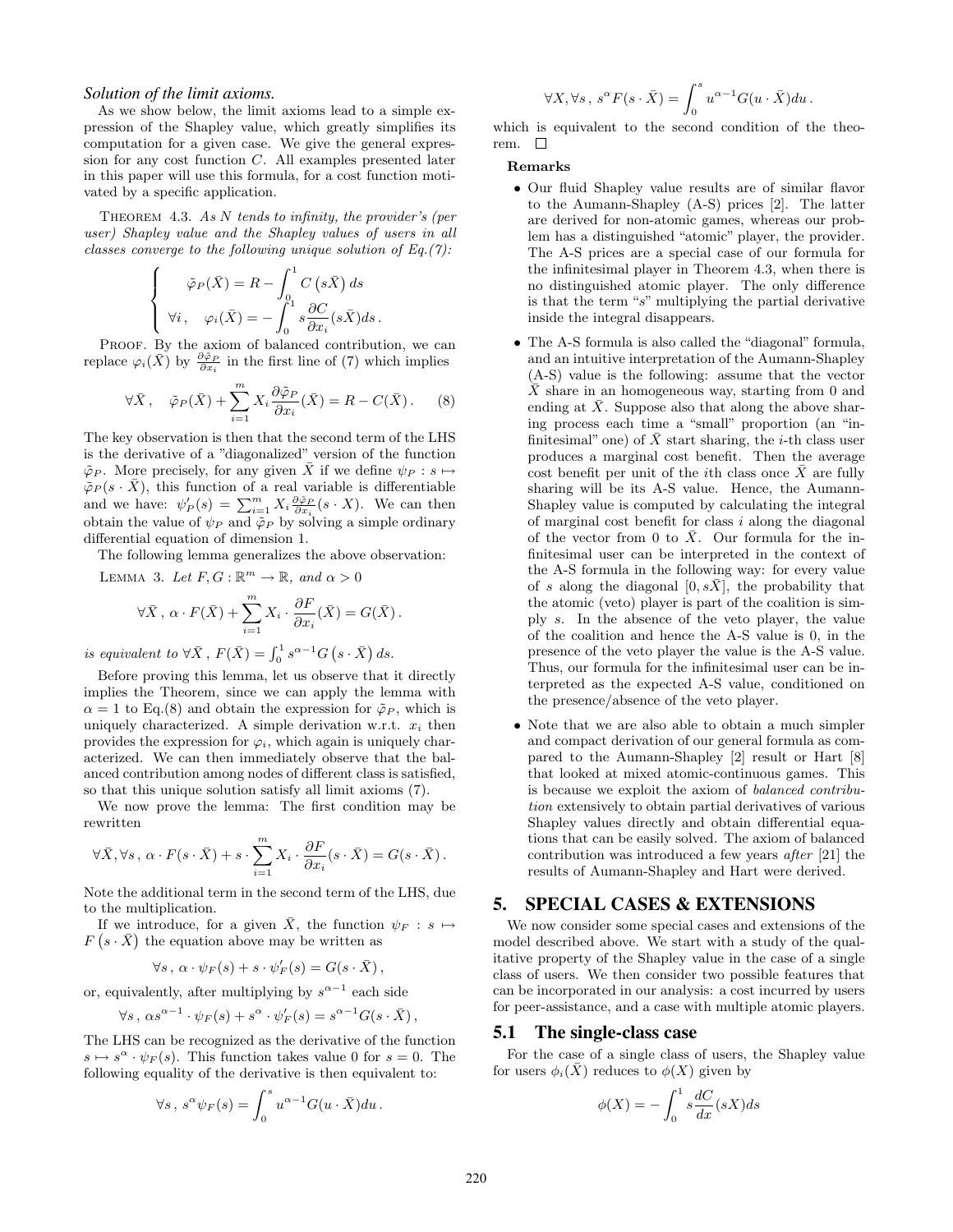We discuss the effect of the curvature of C on  $\phi$  below; the four cases considered are also illustrated in Figure 1.

Convex cost function. If the cost function is convex, then the user Shapley value decreases monotonically. The interpretation is that increasing sharing brings diminishing returns to the improvement of the cost function. Thus, while the provider continues to benefit, the number of users that share grows faster than the total subsidy sent back. Additional level of sharing brings about "competition" amongst users and reduces their intrinsic value to the provider. Note that even in this case, every new sharing user sees an increase in value and so does the provider, so the system still converges to a full sharing mode.

Concave cost function. If the cost function is concave, then the user Shapley value increases monotonically. The implication here is the reverse of the convex case, *i.e.*, increasing levels of sharing brings increasing returns to cost reduction. This super-linear growth in the Shapley value is passed back to the sharing users.

Linear cost function. If the cost function is linear, of the form  $A-BX$ , then the Shapley value of the users reduces to

$$
\phi(X) = -\int_0^1 s \frac{dC}{dx}(Xs)ds = \frac{B}{2}
$$

and is thus independent of the level of sharing. This is because of the fact that the marginal contribution of a user stays constant for all levels of sharing. Note however that the provider's Shapley value per user continues to increase linearly with increased level of sharing. This linear cost function presents a particularly simple and attractive pricing scheme from the users perspective. While the provider can always have access to the precise knowledge of X to compute the exact price for the users, a flat rate pricing scheme is inherently more attractive to users.

Sigmoid cost function. If the cost function is Sigmoid i.e., the cost function first decreases slowly with small amounts of sharing, then decreases rapidly and finally the decrease saturates—the user Shapley value may have a unique maximum. If such a maximum exists, it will appear after the inflection point of the cost function. Examples of such cost √ functions would be  $A - B/(1 + e^{-x})$  or  $A - Bx/(\sqrt{1 + x^2})$ . Note that like convex cost functions, new users continue to increase in value and hence everybody still has an incentive to share even after the level of sharing corresponding to the maximum user Shapley value.

## 5.2 Including peer-assistance cost for users

In our model of cost so far, we have assumed that the operational cost  $C^N(\bar{X})$  comes only from the provider, and hence that it decreases with any (component-wise) increase in  $\bar{X}$ . Let us now assume that each peer of class i incurs an additional cost  $\delta_i$  for participating through peer-assistance. The previous expressions of the Shapley value still hold, where the function  $C^N(\bar{X})$  is simply replaced by the total sum of cost in the system:  $C_P^N(\bar{X}) + \sum_{i=1}^m N \cdot \bar{X}_i \cdot \delta_i$ .

Under the assumption that the cost reduction for the provider is always larger than the cost of peer-assistance to a user, all the results we proved in the previous section still hold. This condition may be written for a finite  $N$ , or respectively for large N, as

$$
C_P^N(\bar{X}) \le C_P^N(\bar{X} - \frac{1}{N} \cdot e_i) - \delta_i \text{ or, for } N \to \infty, -\frac{\partial C_P}{\partial x_i} \ge \delta_i.
$$

In such case, it is in everyone's interest, including the provider's, to join a coalition and receive their associated Shapley value by lowering the overall operational cost. The cost incurred by the user is then compensated by adding this value to the rebate received by the user for enabling peer-assistance. This may be a symbolic cost perceived by users, or a concrete expenditure to pay for energy or bandwidth used. A real world example of such a system is People CDN<sup>2</sup>. This company compensates peers for residential broadband connection and provides peers with residential gateway boxes to be used as content delivery network nodes.

# 5.3 Multiple atomic players

We now extend the concept to a system with multiple atomic players. An example could be a network provider that has a limited catalog of titles in a video on demand system, and then a third party provider  $(\mathcal{E})$  that extends the catalog. Let us assume that the extension in catalog is priced  $E$  dollars per user by the system (*i.e.*, the user pays  $R + E$  with the add-on service of the third party provider). We also assume that the operational cost to the provider  $C(\cdot)$  increases by an amount  $C'(\cdot)$  due to the presence of the extra catalog. Again, this additional cost may change as users opt-in to offer peer-assistance to other users, so that it depends on N and  $\bar{X}$ .

We denote by  $\varphi_i^N(\bar{X})$  (resp.  $\tilde{\varphi}_P^N(\bar{X})$ ) the Shapley value of a user in class i (resp. the per-user Shapley value of the provider) when  $\mathcal E$  is not in the coalition. Since the worth function has not changed, all players receive the same Shapley value as seen before. In addition, we denote by  $\varphi_i^{\prime N}(\hat{\bar{X}})$ (resp.  $\tilde{\varphi}'_P^N(\bar{X})$ ) the Shapley values when  $\mathcal E$  decides to join. Let us denote in this case by  $\tilde{\varphi'}_E^N(\bar{X})$  the per-user Shapley value for this new player.

As shown in the next theorem, the method we described above can be extended to analyze the Shapley value for this case with multiple players. The proof (omitted due to space constraints, see [18] for details) follows the same type of argument: deducing limit axioms when the population gets large, which leads to simple differential equations.

THEOREM 5.1. As  $N$  tends to infinity, the provider's (per user) Shapley value and the Shapley values of users in all classes converge to the following smooth functions of  $\bar{X}$ :

$$
\begin{cases}\n\tilde{\varphi}'_P(\bar{X}) = R + \frac{E}{2} - \int_0^1 C(s\bar{X}) ds - \int_0^1 sC'(s\bar{X}) ds \\
\tilde{\varphi}_E(\bar{X}) = \frac{E}{2} - \int_0^1 sC'(s\bar{X}) ds \\
\forall i, \quad \varphi'_i(\bar{X}) = -\int_0^1 s\frac{\partial C}{\partial x_i}(s\bar{X}) ds - \int_0^1 s^2 \frac{\partial C'}{\partial x_i}(s\bar{X}) ds.\n\end{cases}
$$

An intuitive explanation of the formula is the following: If there are no excess operational costs involved  $(i.e., C' = 0)$ , the third party provider simply gets  $E/2$  of the additional per user revenue  $E$ . If there are costs involved which may be reduced through peer assistance, users get compensated and half of this compensation is subtracted from the revenue of the third party provider. Revenues and user incentive are equally shared among the network provider and the third party content provider.

<sup>2</sup> see http://www.pcdn.info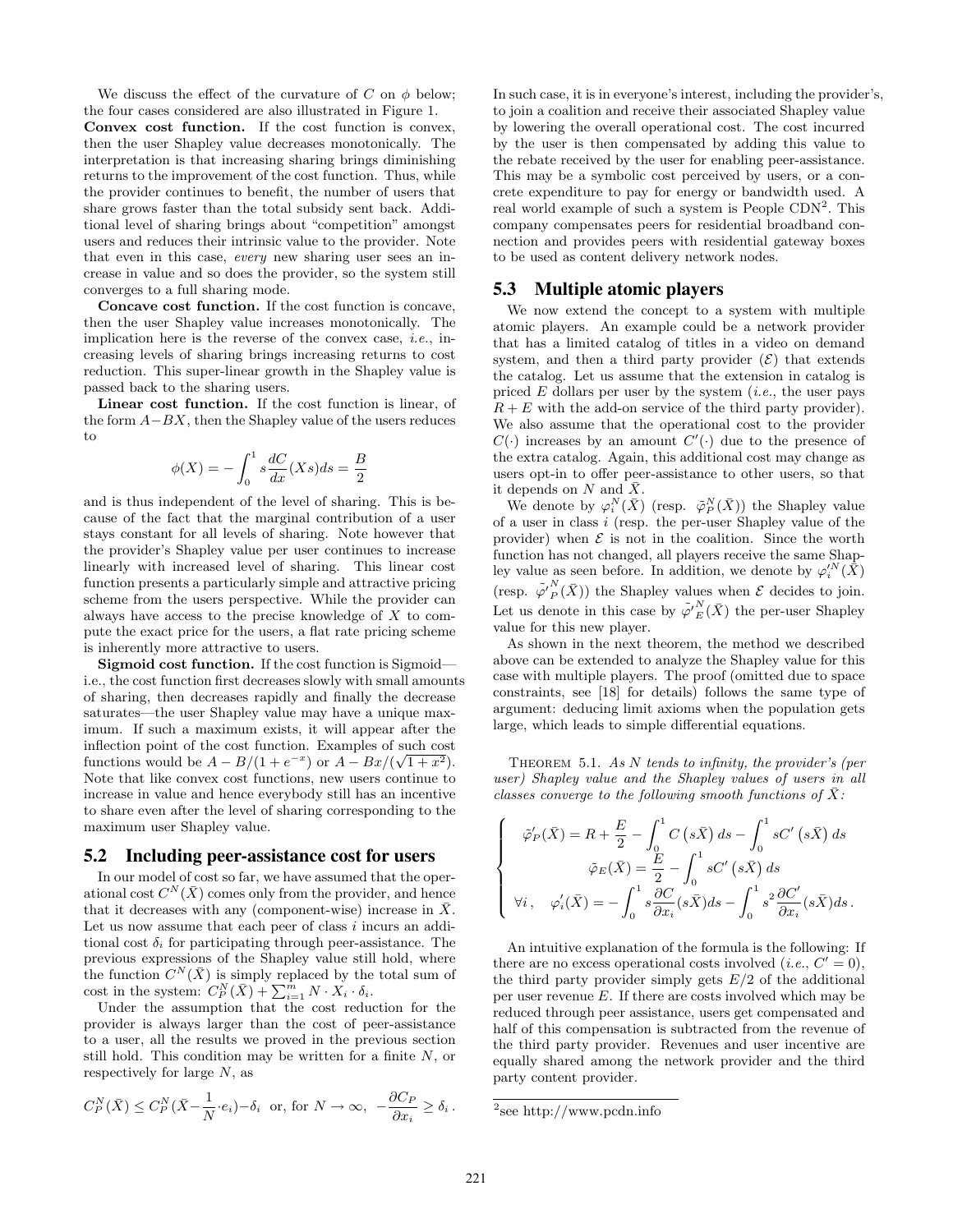



(a) Shapley values with a Convex cost function

(b) Shapley values with a Concave cost function



(c) Shapley values with a Linear cost function

(d) Shapley values with a Sigmoid cost function

Figure 1: Provider and user Shapley values obtained through Theorem (4.3) in the single class case, for cost functions  $C$  with different curvatures. The Shapley values corresponding to a convex cost function are shown in (a): in this case, the user Shapley value decreases monotonically with the fraction X of users sharing, as increasing the latter brings diminishing returns to the cost reduction. The exact opposite behavior is observed in (b), where C is concave. For a linear cost function, shown in (b), the user Shapley value does not depend on  $X$ . Finally, when  $C$  is sigmoid, there exists a critical fraction of sharing users for which the Shapley value is maximized. Note that, in all four cases, the Shapley value of the provider increases with  $X$ ; this is a consequence of the monotonicity of C.

# 6. APPLICATIONS

We now apply the previous theory to various content access services and related costs. We first treat extensively the case of bandwidth saving in wired networks for three applications: file download, live streaming and video on demand. We exhibit a common simple incentive scheme for all three, which we extend to a more complex value chain containing both content and network providers. We then demonstrate the flexibility of this model by applying this technique to two other applications: incentivizing energy savings and enabling collaborative dissemination of content update in a wireless mobile network.

# 6.1 Bandwidth cost saving

#### *6.1.1 Three applications with a linear cost model*

A recurring theme in the study of P2P systems is that in the fluid limit, feasibility conditions are often expressed as separable, linear functions of the capacities of the P2P users.

#### *File download.*

The peer uplink model by Mundinger et al. [19] proposed for analyzing P2P file dissemination, they show that under the fluid limit, the minimal makespan of a provider with peer-assisted content distribution is

$$
T^* = \max \left\{ \frac{1}{C_s}, \frac{N}{C_s + \sum_i N_i u_i} \right\},\,
$$

where  $C_s$  is the upload capacity of the provider and  $u_i$ s are the upload capacities of the  $N_i$  participating peers. We can set the desired makespan as a constraint, and then calculate the server capacity required to achieve the makespan. The operational cost can then be computed as the cost of this capacity (which includes bandwidth and server costs, and costs at the user end). The asymptotic cost function  $C(X)$ is then given by

$$
C(\bar{X}) = \frac{(1 - \sum_j X_i u_i T^*)}{T^*}.
$$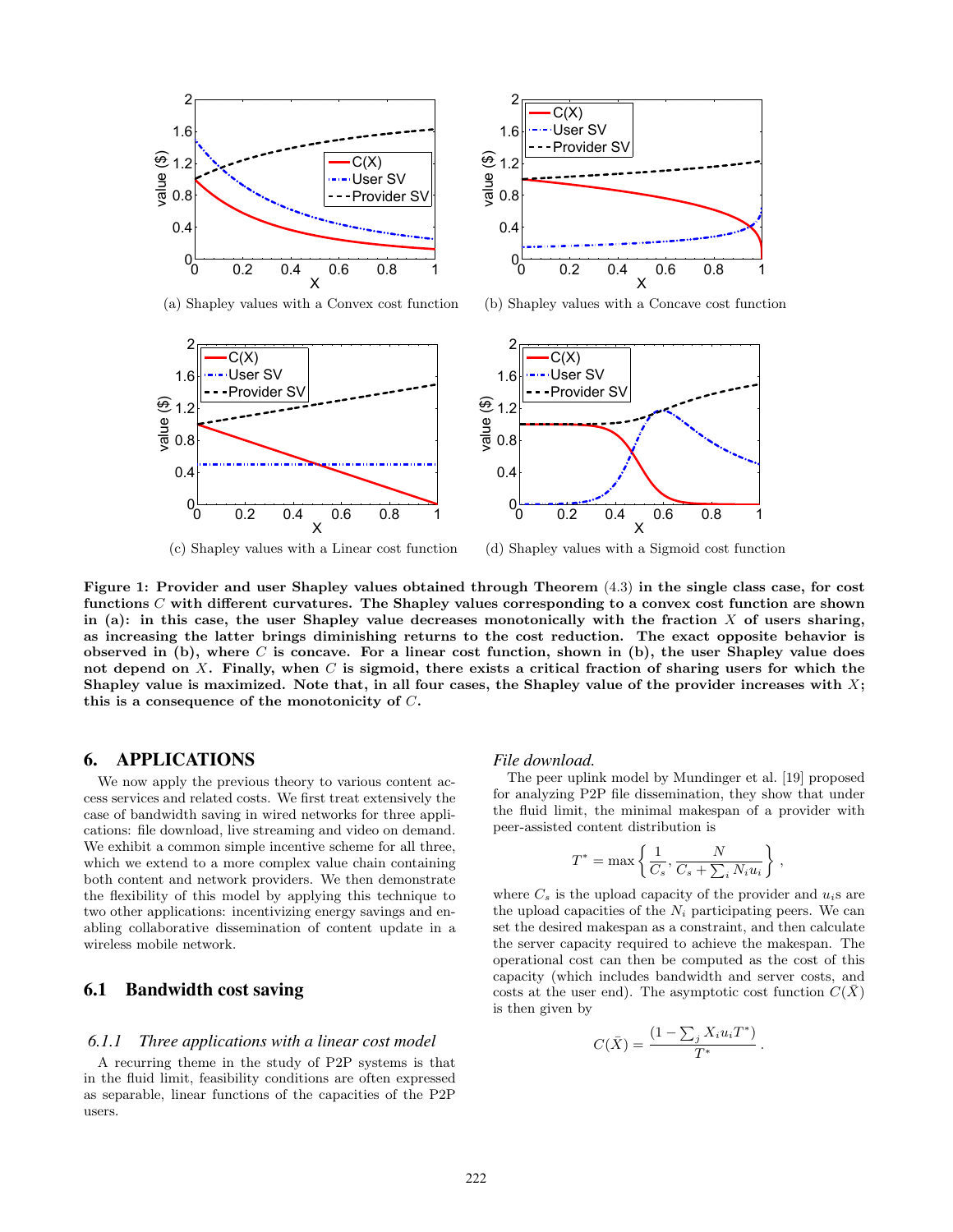## *Live streaming.*

In [27] the authors studied multichannel P2P live streaming systems. The authors studied both isolated channel (ISO) as well as View-Upload Decoupled (VUD) systems and through queueing theoretic models demonstrated the superiority of the VUD system. They introduce the following threshold parameter  $\alpha$  given by

$$
\alpha = \frac{r}{\sum_{i} X_i u_i}
$$

,

Where  $r$  is the streaming rate, and  $X_i$  is the fraction of users with upload bandwidth  $u_i$ . The authors show that if  $\alpha < 1$ , then the universal streaming probability goes to 1, and all users achieve a desired quality of service. If  $\alpha > 1$ , then the service provider needs to complement the upload capacity of the users with dedicated servers. Note that P2P streaming provider like UUSee and PPLive maintain dedicated servers to offer quality of service, fitting this analysis [26]. Assuming that the system operates at the critical threshold  $\alpha = 1$  the server capacity  $C_s$  required per user is

$$
C_s = r - \sum_i X_i u_i \, .
$$

### *Video on demand.*

Let us assume a linear interpolation model for Video on Demand. Let  $\gamma_s$  be the cost of transmitting a bit from a datacenter or a CDN, and  $\gamma_p$  be the cost of transmitting the same bit from a P2P user. From a bandwidth perspective, if the P2P user has residential broadband access with no upload limits, then this  $\gamma_p$  can be taken to zero. Otherwise, it can be included as seen in Section 5.2.

The "cost" of serving a movie can be broken down into two components. A fixed overhead A, which includes the costs of licensing fee for the content, storage, maintenance etc., and then a variable component which depends on the cost per bit. Let us assume the size of the file is S bits and that a user in class i uploads  $S_i$  bits. If we have N users and  $N_i$  in each class share, then

$$
NS = \sum_i N_i S_i + NC_s \,,
$$

where  $C_s$  is the portion of server bits required to compensate for the capacity shortfall in the system. The bandwidth cost per user is then given by

$$
\gamma_s C_s = \gamma_s S - \gamma_s \sum_i X_i S_i \,.
$$

## *6.1.2 A general incentive scheme*

## *Upload miles.*

If the cost is directly proportional to this server capacity (say  $KC_s$ ), we then have an asymptotically separable linear cost function, with the classes of users characterized by their<br>upload capacities. By Theorem 4.3, the Shapley value for upload capacities. By Theorem 4.3, the Shapley value for the *i*<sup>th</sup> class is then given by  $\phi_i = \frac{K u_i}{2}$  for the live streaming case and file download case, or  $\phi_i = \frac{KS_i}{2}$  for the Video on Demand case. Note that there is a subtle difference between  $u_i$  and  $S_i$ , with former referring to a rate whereas the latter is the total number of uploaded bits—one can go back and forth between them with an appropriate normalization of relevant time periods.

The incentive scheme becomes then a simple one: A peer earns half the cost savings that it provides as "upload miles". Because of the linear relationship, this translates to an "upload two get one free" scheme as far as distribution costs are concerned. The result is intuitively satisfying, since users providing more resources in terms of upload bandwidth or capacity end up with a proportionately higher Shapley value. In the asymptotic case Shapley value of a specific peer is also independent of what other peers are doing, so for a service provider it is a very easy to implement and explain pricing scheme.

#### Remarks:

- There is no restriction on the value of  $u_i$  or  $S_i$ . It can in fact be greater than the per user resource requirement, as a peer may satisfy the demand of multiple users and continue to earn credits. High uploading peers can take over the slack of low uploading/non-sharing users (similar to the design architecture VUD in [27]), as an opportunity to earn more. The peer is compensated directly in proportion to the resources it contributes.
- Our simple analysis assumes a fixed cost of bandwidth to the provider. However, the cost of bandwidth may reduce as the volume purchased gets larger  $(i.e.,$  "buying in bulk" is sometimes cheaper). The cost function for the provider becomes nonlinear, the rebate given to users for their upload follows then the general form of Theorem 4.3.

### *Case study: Apple iTunes.*

As a case study, we estimate the impact of our frame work to Apple iTunes. Apple streams movies, TV shows, and podcasts though its iTunes service. As an example, the movie "Quantum of Solace" is available in High Definition (HD) for renting as well as buying.

We analyze the following renting scenario. Users can rent the HD version for \$3.99, and the file size is 3.6 GB. Note that the HD resolution is 720P, whereas the industrial standard is tending towards 1080P, so called "full" HD. Extrapolating from the ratio of the trailer files that are encoded for 1080P, a 1080P version of the same file would be about 6.8 GB. While CDN prices range anywhere from \$.5 to \$1.00 per GB<sup>3</sup> , we assume buying in bulk is cheaper and estimate Apple has negotiated an arrangement with its CDN of \$0.10/GB. This results in the raw bandwidth cost for the 1080P version of the movie to be \$.68. Thus, if we look only at the bandwidth savings, the users get back \$.34 for a 1080P movie. Given current pricing, this works out to a 5- 10% subsidy, which is not insignificant. For the provider, an equal amount comes back as saved costs and thus increased profits. There are fixed overheads like movie licensing rights that the provider has to pay for the content owners like movie studios, but there are other operational savings that are possible, for free content.

For every movie that viewers rent, they typically watch previews of several movies. Assuming a preview size of 150 seconds, this works out to a cost of about \$.01 per viewing, which is provided for free, and is recovered as overhead from the paid content. Then there are millions of free Podcasts downloaded daily by users, again provided by Apple for free.

<sup>3</sup> see http://www.cdnpricing.com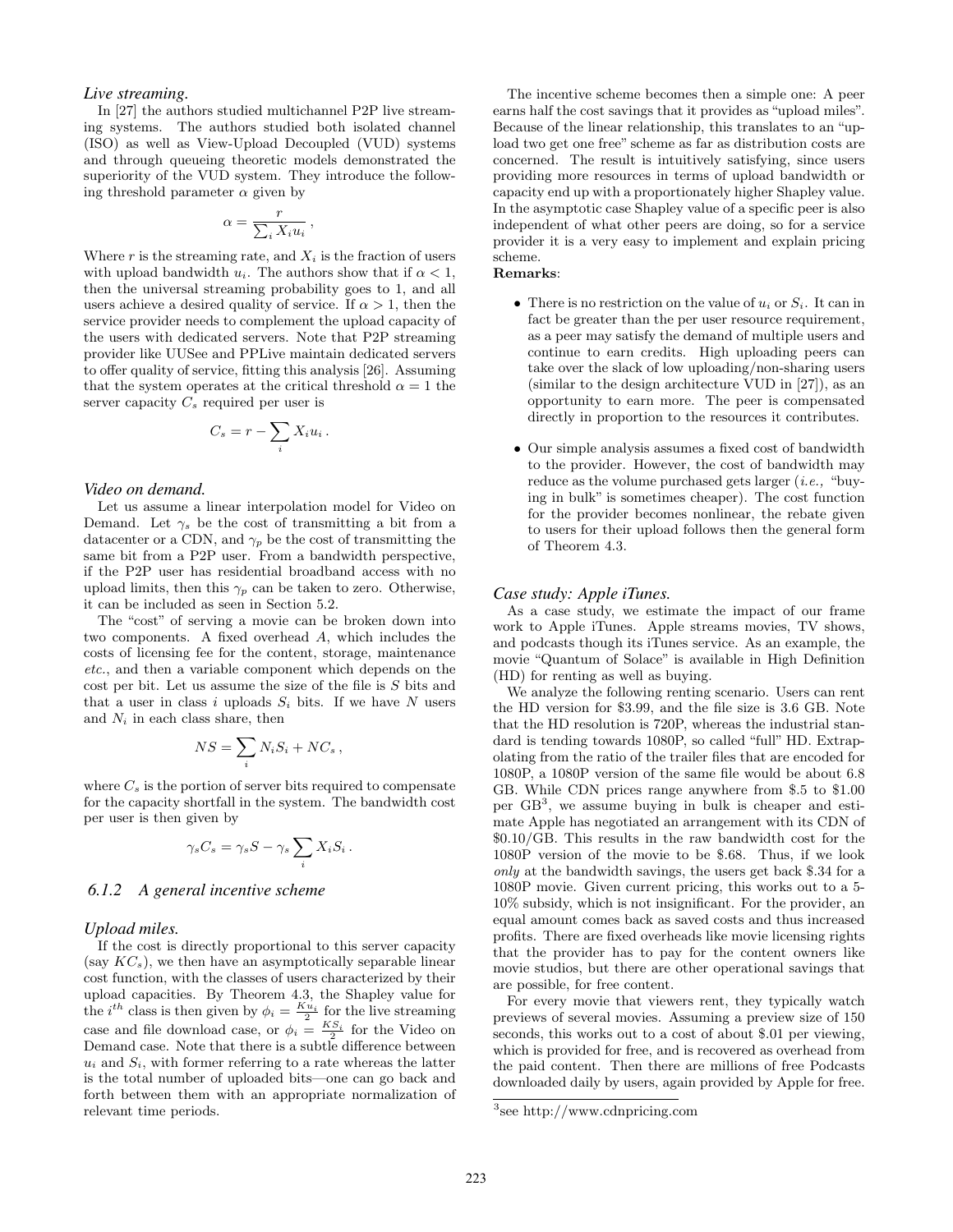Each one of those bits can be transferred to the P2P infrastructure, and users can earn "miles" by uploading content on behalf of the provider. There are additional operational savings in terms of datacenter costs, storage and maintenance that are possible with this approach, and our mechanism provides an incentive for everyone involved to participate.

# *6.1.3 Influence of content and network providers*

We now assume that a content provider gives access to an extended catalog, as compared to the basic offer from the network provider. Consistent with Section 5.3, we assume that users are charged an additional value  $E$  to access this additional catalog. If we assume a single class of users, following previous linear models, the cost incurred by the network provider is  $C(x) = C(0) - \gamma_s x$  with the restricted catalog, and an additional cost  $C'(x) = C'(0) - \beta_s x$  is incurred due to the increase in bandwidth needed to serve the additional content.

Applying Theorem 5.1 we then have

$$
\phi_i(x) = \frac{\gamma_s}{2} + \frac{\beta_s}{3},
$$
  
\n
$$
\phi_E(x) = \frac{1}{2} \left[ E - C'(x) - \frac{\beta_s x}{3} \right],
$$
  
\n
$$
\phi_P(x) = R - C(x) + \frac{\gamma x}{2} + \frac{1}{2} \left[ E - C'(x) - \frac{\beta_s x}{3} \right]
$$

.

These equations can be interpreted as follows. When the content provider joins, the additional system benefit,  $E (C'(x))$ , is shared equally among the two providers. In addition, any extra cost reduction  $\beta_s x$  offered by peer uploads leads to a subsidy of  $\beta_s/3$  for each assisting peer or  $\beta_s x/3$ in total. This amount is paid for at equal levels by each provider.

In other words, when a peer serves some content, it gets a subsidy equal to the corresponding cost saving, divided by 2 if this belongs to the basic catalog, hence made available by a single veto player (the network provider), and by 3 if it is made available by collaboration of two veto players. This indicates how the simple "miles" scheme previously described in the case of a single operator generalizes in more complex scenarios.

#### *Network neutrality.*

Our results with atomic multiple players brings new lights on the issue of network neutrality [11, 20] and revenue for peer-assisted services. With network neutrality in place, the network provider is no longer a veto player. It is obliged to provide any and every kind of service that it offers to any third party content provider that uses its network. The network provider gets a flat amount for the bandwidth provision and the subsequent value creation by peer assistance has no bearing on the network providers share. Indeed, the network provider stands to lose if the bandwidth requirements of the content provider are provided by the peers directly, but because of network neutrality the network provider is not in a bargaining position to prevent that from happening. Peer-assistance then results in a cost reduction directly for the third party, and it can be incentivize by the third party provider using the same upload miles scheme built when the network provider was the only atomic player.

# 6.2 Energy costs for Internet content delivery

In our discussion so far, we assumed that peers did not incur any direct monetary cost for serving others' requests. This is however not entirely true: peer devices consume extra energy for serving extra jobs, which shows on the end users' electricity bill.

We shall now apply our theory to identify the incentives required specifically to cover such energy costs, and compensate the savings on the provider's side. To this end, we will rely on a recent study of energy savings in the socalled Nano-datacenters (NADA) architecture [25]. NADA is a managed system in which content is provided from end users' set-top boxes or Internet gateways, the latter being the peer devices assisting in service delivery.

The measurements reported in [25] suggest that the energy cost to the provider is linear in the traffic served. We shall denote by  $\gamma_s$  the provider energy cost per Gigabit served. It also follows from [25] that the peer costs are linear as well, and we shall denote by  $\gamma_p$  the corresponding cost per Gigabit.

To estimate the rates  $\gamma_s$  and  $\gamma_p$ , we note from [25] that a typical VoD server consumes 211 Joules per Gigabit (J/Gb). This is further inflated by the so-called Power Usage Efficiency (PUE) of the datacenter hosting the server, which accounts for all the additional costs related to cooling, power transmission and conversion. State-of-the-art datacenters such as Google's have PUE's of 1.2, resulting in a total cost of 253.2 J/Gb.

In contrast, the cost of serving content from a standard triple-play gateway, assuming the latter is already active, is of only 100 J/Gb. We may thus take  $\gamma_s$  to equal 253.2 J/Gb and  $\gamma_p$  to equal 100 G/Gb. In fact the NADA architecture brings extra savings due to traffic localization: traffic reduction at routers brings about a reduction of approximately 900 J/Gbit for serving from NADA rather than Datacenters. Thus, if we also take into account router energy costs, we would take instead  $\gamma_s = 1153.2 \text{ J/Gb.}$ 

For the sake of simplicity, we chose here to express costs in Joules; it is straightforward to translate cost into dollars, given the energy prices for peers and for providers.

Eventually, with the provider cost function of  $C_s(x)$  =  $\gamma_s V(1-x)$ , where V is the volume (in Gigabits) served per user, and the peer cost function of  $C_p(x) = \gamma_p V x$ , by applying the general formulas (4.3), we see that the provider would return to an assisting peer an amount of  $\gamma_p V$ , covering its energy cost, plus an incentive of  $(\gamma_s - \gamma_p)V/2$ .

If we take the above values, for one joule spent by a peer, it is reimbursed of  $1 + (2.53 - 1)/2 = 1.765$  Joules, providing a non-negligible incentive. If we further factor in the energy savings at routers, we would instead take  $\gamma_s = 1153$ J/Gb. The reimbursement for one joule spent then becomes  $1+(11.53-1)/2=6.265$  Joules, which becomes rather compelling. Another interesting outcomes is that, in addition to save their energy expenditure, the players of this game are naturally given incentive to limit their energy as much as possible.

# 6.3 Update distribution over a mobile network

In [4], a wireless service provider pushes content updates for certain content that changes dynamically (e.g., a newsfeed or a blog) to  $N$  mobile users. The mobile users can share this content with each other in a peer-to-peer fashion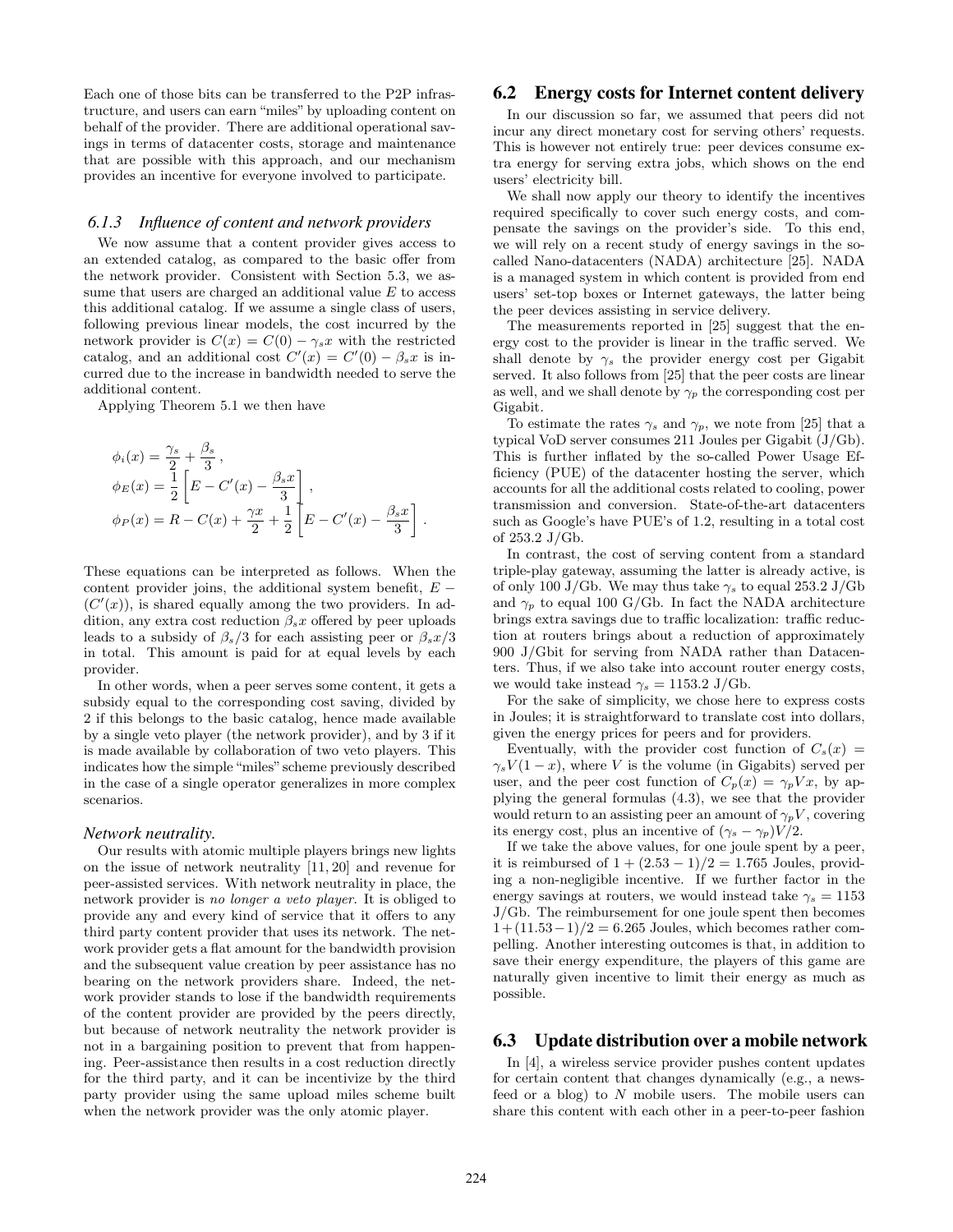whenever they meet: a user whose content is most recent pushes it to the one whose content is outdated.

We consider a multiple class case, in which users are partitioned in  $M$  classes of equal size. Every user in class  $i$  meets other users in its own class uniformly at random, with an aggregate contact rate  $\lambda_i$ . Suppose that a only a fraction  $X_i$ users in class i form a coalition and share their content. We will assume that users share their content *only* with other users in their class who are part of the coalition, *i.e.*, *also* share their content.

Suppose now that  $\mu_i$  is the rate with which the service provider pushes updates to users in class  $i$  that share their content, while  $\nu_i$  is the rate with which it pushes content updates to users that do not share their content. Then, the analysis in [4] implies that the expected age of the content a user in the coalition is

$$
Y_i = \frac{1}{X_i \lambda_i} \log \frac{X_i \lambda_i + \mu_i}{\mu_i} \tag{9}
$$

where  $X_i$  is the fraction of users sharing their content in class i. On the other hand, the expected age of content at a user not sharing content will be

$$
Z_i = \frac{1}{\nu_i}.\tag{10}
$$

Assuming that the cost to the service provider is proportional to its aggregate downlink rate, used to push updates to the users, the average cost per user is

$$
\sum_{i} R\left[ (1 - X_i)\nu_i + X_i \mu_i \right] \tag{11}
$$

where  $R$  is the cost per unit of bandwidth. We set the following requirement on the quality of the content update delivery service at each user: every user must have an expected age below a threshold  $\tau$ . Under this constraint, the cost at the service provider can be computed by solving the following optimization problem, whose free variables are  $\mu_i$ and  $\nu_i$ :

Minimize: 
$$
\sum_{i} R\left[ (1 - X_i)\nu_i + X_i\mu_i \right].
$$
 (12a)

$$
subj. to: Y_i \le \tau, Z_i \le \tau, \text{ for every class } i. \tag{12b}
$$

where  $Y_i$ ,  $Z_i$  can be computed from (9) and (10), respectively. This is a convex optimization problem (see [10]), and is solution yields the following cost function

$$
C(\bar{X}) = \sum_{i} R\left[\frac{1 - X_i}{\tau} + \frac{X_i^2 \lambda_i}{e^{X_i \lambda_i \tau} - 1}\right].
$$
 (13)

*Single class case.*

When users belong to a single class the cost function becomes

$$
C(X) = R\left[\frac{1-X}{\tau} + \frac{X^2\lambda}{e^{X\lambda\tau} - 1}\right].
$$
 (14)

Function  $C(X)$  is decreasing and its curvature depends on the product  $\lambda \tau$ , as illustrated in Fig. 2. For  $\lambda \tau \leq \alpha$ , where  $\alpha \approx 3.4368$ , C is concave. For  $\lambda \tau > \alpha$ , C is sigmoid, with an inflection point at  $\alpha/(\lambda \tau)$ . The discussion in Section 5.1 implies that the maximal user Shapley value is attained after this inflection point.



Figure 2: The cost function  $C(X)$  for three different cases of  $\lambda \tau$  (normalized by  $1/\tau$ ). When  $\lambda \tau \leq \alpha$ , where  $\alpha \approx 3.4368$ ,  $C(X)$  is concave. For  $\lambda \tau > \alpha$ ,  $C(X)$ is sigmoid —though, past the inflection point, the curvature is almost negligible. In fact, for large  $\lambda \tau$ the cost function becomes almost linear.

Nonetheless, if  $\lambda \tau \gg \alpha$  the second term in (13) becomes negligible, and the cost function becomes approximately linear. We will exploit this to obtain a simpler formulation in the multiple class case.

#### *Dense network with multiple classes.*

We investigate the case where contacts occur very frequently, in which

$$
\lambda_i \tau \gg \alpha, \text{ for all } i. \tag{15}
$$

In such a case, the contact rate among mobile users is very high compared to the constraint placed on the expected age through  $\tau$ . Under (15), the second term in (13) becomes negligible for all  $i$ : intuitively, the cost for serving the users that share is negligible, as any update inserted in a few users is very quickly (w.r.t.  $\tau$ ) propagated within the class. As a result, the cost is dominated from serving the users that do not share, and thus becomes linear

$$
C(\bar{X}) \approx \frac{1}{\tau} - \sum_{i} \frac{RX_i}{\tau},
$$

and the Shapley value of a user in class  $i$  becomes

$$
\phi_i \approx \frac{R}{2\tau}.
$$

In short, whenever a user chooses to share, the service provider can reduce its costs by  $R/\tau$  —as this user can be served at a negligible cost through sharing. Half of this cost saving is then returned, as compensation, to the mobile user (similar to the "upload miles" scheme in Section 6.1.2).

# 7. CONCLUSION

In this work, we study incentives in peer-assisted service from a new standpoint. Instead of starting by enforcing a set of rules that should constrain what users will be providing and receive, we answer the following question: "How can we value the fair share of profits of all interested parties in a distributed system and and how easy is it to compute?"